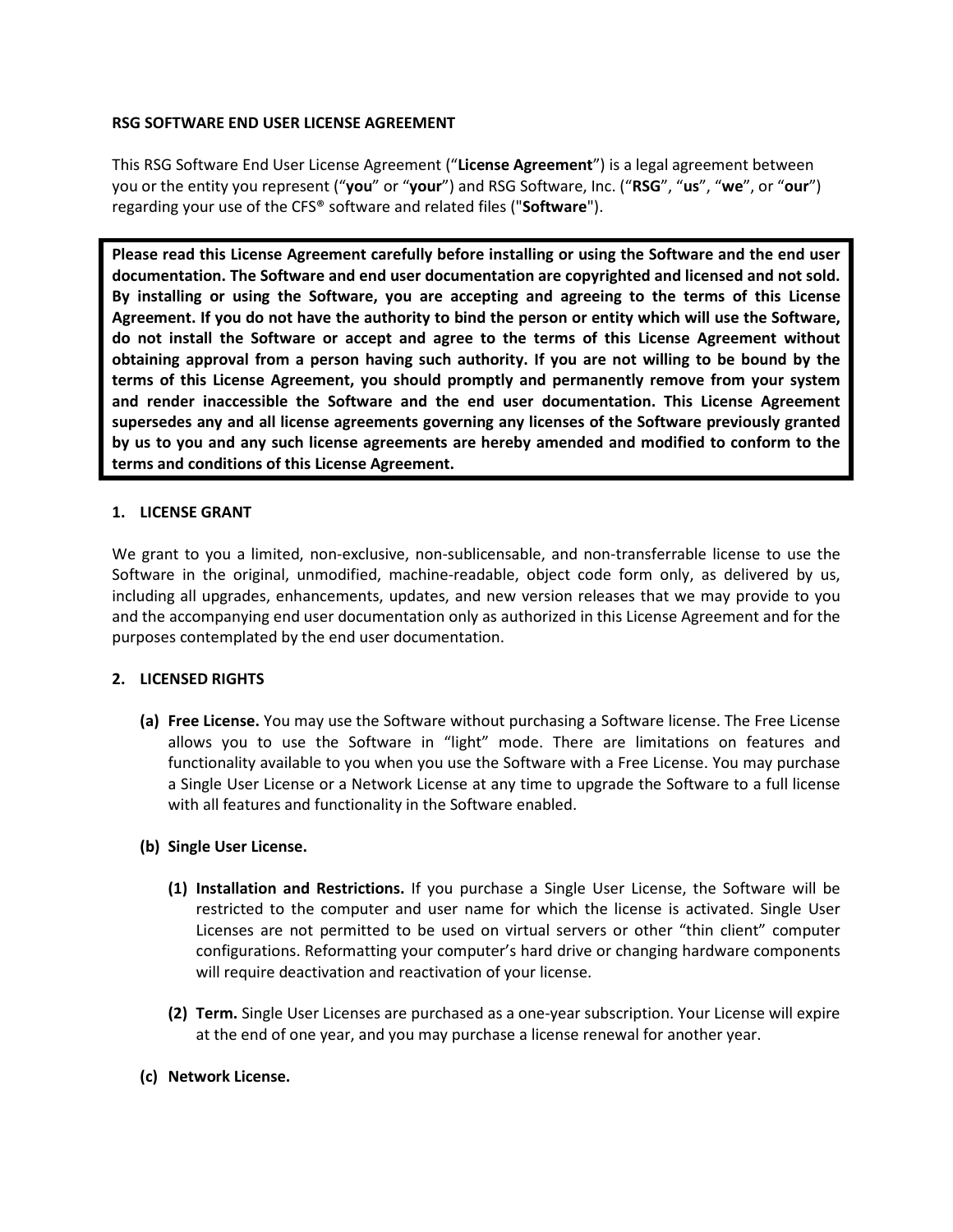- **(1) Use.** If you purchase a Network License, the Software may be installed on multiple computers and the license may be shared by multiple users. The number of Network Licenses purchased is the maximum number of concurrent users permitted. Your Network License usage will be managed by the file system on a shared network folder. An end user must close the Software before another end user may use the Network License and Software.
- **(2) Term.** Network Licenses are purchased as a one-year subscription. Your License will expire at the end of one year, and you may purchase a license renewal for another year.
- **(3) Restrictions.** Network Licenses may only be used by end users employed by the company that purchased the license and only by employees located in the same country as the company. Changes to your network environment or shared network folder location will require deactivation and reactivation of your license.

#### **3. RESTRICTIONS ON USE AND TRANSFER**

- **(a) Copies.** You may retain installers and executables for the Software for backup purposes only. You may not copy or distribute the end user documentation or supplemental files for any reason. You may print online documentation for your personal use. Any such copies of the Software or the end user documentation must include our copyright, trademark, and other proprietary notices. Under no circumstance are you or any person under your authority or control permitted to use the Software or end user documentation or to make or use any copies thereof in excess of the rights provided to you in this License Agreement.
- **(b) Assignment of Rights.** You will not voluntarily or involuntarily, in any form or manner, assign, transfer, or pledge the Software, end user documentation, or other rights under this License Agreement to any other person or entity, including any assignment or transfer incident to your merger or consolidation with another entity, or any assignment or transfer by operation of law, without our prior written consent. You will not sublicense, lease, network, rent, loan, distribute or share your license to the Software, end user documentation, or other rights under this License Agreement with any other person or entity. You may not use the Software or end user documentation to provide hosted services or to operate a service bureau. You may not publish, disclose, or otherwise display in writing, electronically, or otherwise any part of the Software, end user documentation or such other rights without our prior written consent in each such instance. Any such assignment, sublicense, transfer, pledge, lease, network, rental, loan, or sharing of your license, or any other rights under this License Agreement, absent our prior written consent will be void and of no force or effect and, as will any such publication, disclosure, or display, will cause the immediate termination of this License Agreement and your license and rights under this License Agreement.
- **(c) Modifications.** You will not reverse engineer, decompile, disassemble, re-engineer, reverse assemble, reverse compile, or otherwise translate or create, attempt to create or permit, allow or assist any third party to reverse engineer, decompile, disassemble, re-engineer, reverse assemble, reverse compile, or otherwise translate or create the source code of the Software or its structural framework. You will not modify, enhance, or create derivative works based upon the Software in whole or in part, including any derivative works based upon the database structures of the Software, nor will you otherwise change the Software, or any of the foregoing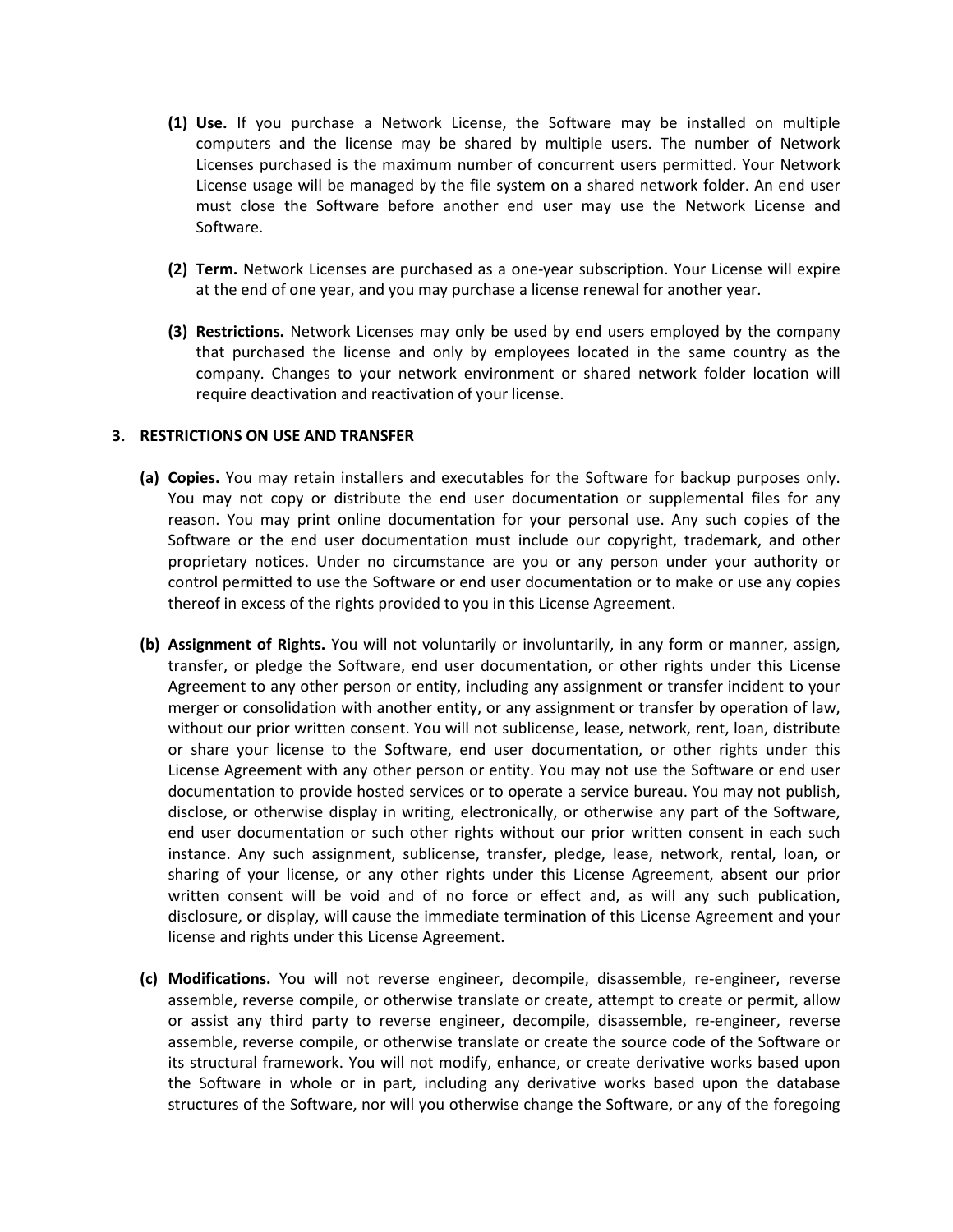without our prior written consent in each such instance, which consent may be withheld or conditioned within our sole discretion. You agree that any modification, enhancement, derivative work, or other improvement to the Software and the end user documentation developed by us, you, your employees, or independent contractors, whether with or without our consent, advice, or support, will be our exclusive property and you hereby assign to us all such rights, title, and interest therein and agree to make such further assignments and take any other affirmative actions we request to further manifest such assignment. Any such modified, enhanced, or derivative versions of the Software and end user documentation will not constitute software or user documentation different from the Software and the end user documentation, and, as such, will be subject to and governed under the terms and conditions of this License Agreement.

- **(d) Concurrent Use.** The Software may not be used concurrently on more than one computer unless you have purchased Software licenses that allow concurrent use.
- **(e) Computer Equipment.** The Software may only be used on a computer that you own, lease, or otherwise control.

#### **4. INTELLECTUAL PROPERTY AND OWNERSHIP**

- **(a) Intellectual Property.** We reserve all right, title, and interest in all intellectual property arising out of, related to, or in connection with the Software and end user documentation that are not expressly granted under this Agreement. You acknowledge that you have no right or authority to use this intellectual property except as specifically granted in this License Agreement. You may not alter, obscure, or remove any proprietary notice of RSG, or any other party, from any copy of the Software, including any end user documentation, corresponding documentation, associated media, printed materials, and online or electronic documentation.
- **(b) Ownership.** The Software and end user documentation, including any modifications, revisions, enhancements, or derivative works are our proprietary products protected under law. This License Agreement does not convey to you an ownership interest in or to the Software or the end user documentation, but only a limited right of use in accordance with this License Agreement, which right may be terminated in accordance with the terms of this License Agreement.

#### **5. OBLIGATIONS OF THE PARTIES**

**(a) Your Obligations.** You have the sole responsibility for acquiring, installing, and maintaining the technology environment and equipment necessary to properly access, operate, and utilize the Software. You are responsible for selecting and training adequate personnel with the requisite experience necessary to operate your systems and who are familiar with your records associated with the Software. You will establish adequate operational back-up systems and procedures to ensure recovery and continuity of your data, systems, and operations in the event of a failure. You will be solely responsible for the security and confidentiality of any username, password, and license key granted to you to access the Software. You are solely responsible for any authorized or unauthorized access to the Software using such username, password, and license key and any actions taken thereunder. You will limit use and access to the Software solely to persons whose duties require such use and access and will undertake best efforts to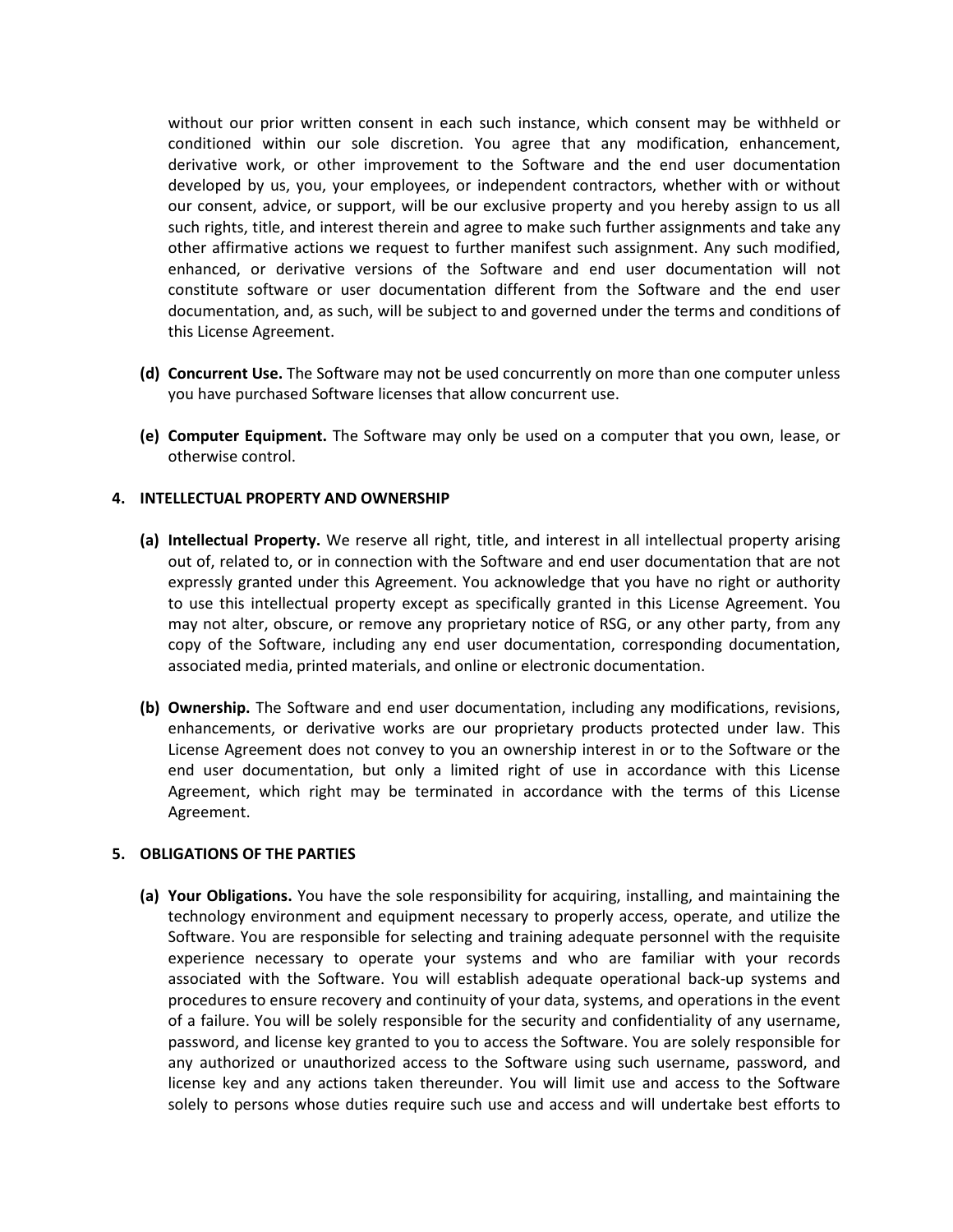ensure that our Confidential Information and intellectual property are kept secure. You will use your best efforts to ensure that your authorized users protect the same against unauthorized use, dissemination, or disclosure. You will have the sole responsibility for maintaining the privacy, integrity, and security of your data.

**(b) Our Obligations.** We will use reasonable efforts to correct verifiable and reproducible errors in the Software that you report to us. An "error" is any failure of the Software to function in substantial conformity with the applicable end user documentation we provide with the Software. We may correct errors by making revisions to programming or by providing reasonable "work-around" solutions. We reserve the right to modify any end user documentation if the end user documentation, in our sole determination, incorrectly describes the Software functions and may do so in order to resolve an error. We retain sole discretion to determine whether and when to make new releases available and the terms on which they will be made available to you. We will only provide technical support to you if you have a paid up and current Single User License or Network License. Support is provided by email but we may contact you by telephone at our discretion.

# **6. LICENSE FEES**

The license fees you paid to us for the Software are paid in consideration of the license granted under this License Agreement.

# **7. LIMITED WARRANTY**

**We warrant that Software licensed under a purchased Single User License or Network License will perform substantially in accordance with the accompanying end user documentation for a period of 90 days from the date of purchase. This limited warranty will be void if you are in breach of any of the restrictions or your obligations in this License Agreement. We provide no warranties of any kind, limited or otherwise, for Software licensed under a Free License.**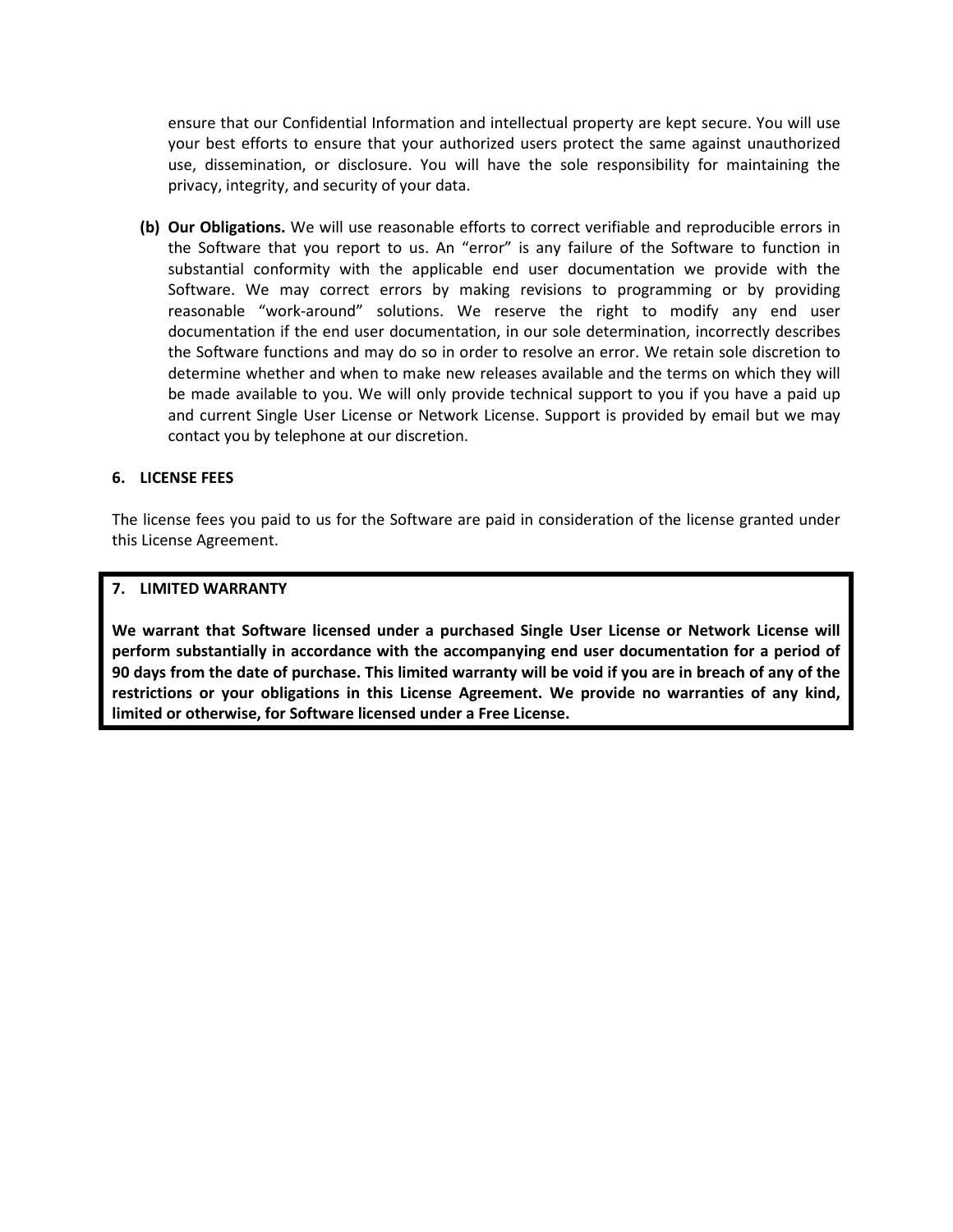**Except for the limited warranty provided above, to the maximum extent permitted by applicable law, we disclaim and exclude all representations, warranties, and conditions, whether express, implied, or statutory, including all representations, warranties, or conditions of title, non-infringement, satisfactory condition, merchantability, suitability, and fitness for a particular purpose, with respect to the Software and end user documentation. We do not warrant that the Software and end user documentation are free from viruses, malware, or other harmful components or will be accurate, up to date, or complete or that it will meet your specific needs or requirements. We assume no liability or responsibility for any errors or omissions in the Software or end user documentation. Any data that is input into Software originates from you and is beyond our control and we will have no responsibility or liability related to the accuracy, content, currency, completeness, or delivery of the data you input into the Software or the accuracy of the information the Software provides to you as a result of the data you input into the Software. You are responsible for creating backups of your data and we assume no liability or responsibility for any loss of data or integrity thereof. We have no obligation to make repairs or offer replacements or refunds and we will not be liable or responsible for your inability to use the Software or end user documentation because of any incompatibility with your computer or server hardware, third party software or application, or any other apparatus installed in your application environment. The Software and end user documentation are provided to you "as is" and your use of the Software and end user documentation is at your sole risk.** 

**Some jurisdictions and countries do not allow exclusion or limitation of the above warranties, so these exclusions and limitations may not apply to you.** 

#### **8. LIMITATION OF LIABILITY**

**To the maximum extent permitted by law, in no event will we be liable to you for damages of any kind, including direct or indirect damages, loss of profits and other economic loss, special, consequential, exemplary, or incidental damages (including any loss of business, profits, revenue, goodwill, use, or data) arising out of your use or inability to use the software, even if we have been apprised of the likelihood of such damages occurring. These limitations apply to all causes of action, including causes of action arising out of termination of this License Agreement, breach of contract, breach of warranty, negligence, strict liability, misrepresentation, product liability, and any other torts. Some jurisdictions and countries do not allow exclusion or limitation of the above damages, so these exclusions and limitations may not apply to you. You may not bring an action, regardless of form, arising by reason of or in connection with this License Agreement more than 1 year after the cause of action has arisen.** 

**Your sole and exclusive remedy for any claims related to the Software, end user documentation, or this License Agreement will be, in our sole discretion, to return to you the fees you paid for the Software license or to replace the Software that does not meet the limited warranty described in this License Agreement. Any replacement Software will have the limited warranty described above for the longer of 30 days or the remainder of the original limited warranty period. This remedy is not available outside of the United States of America.**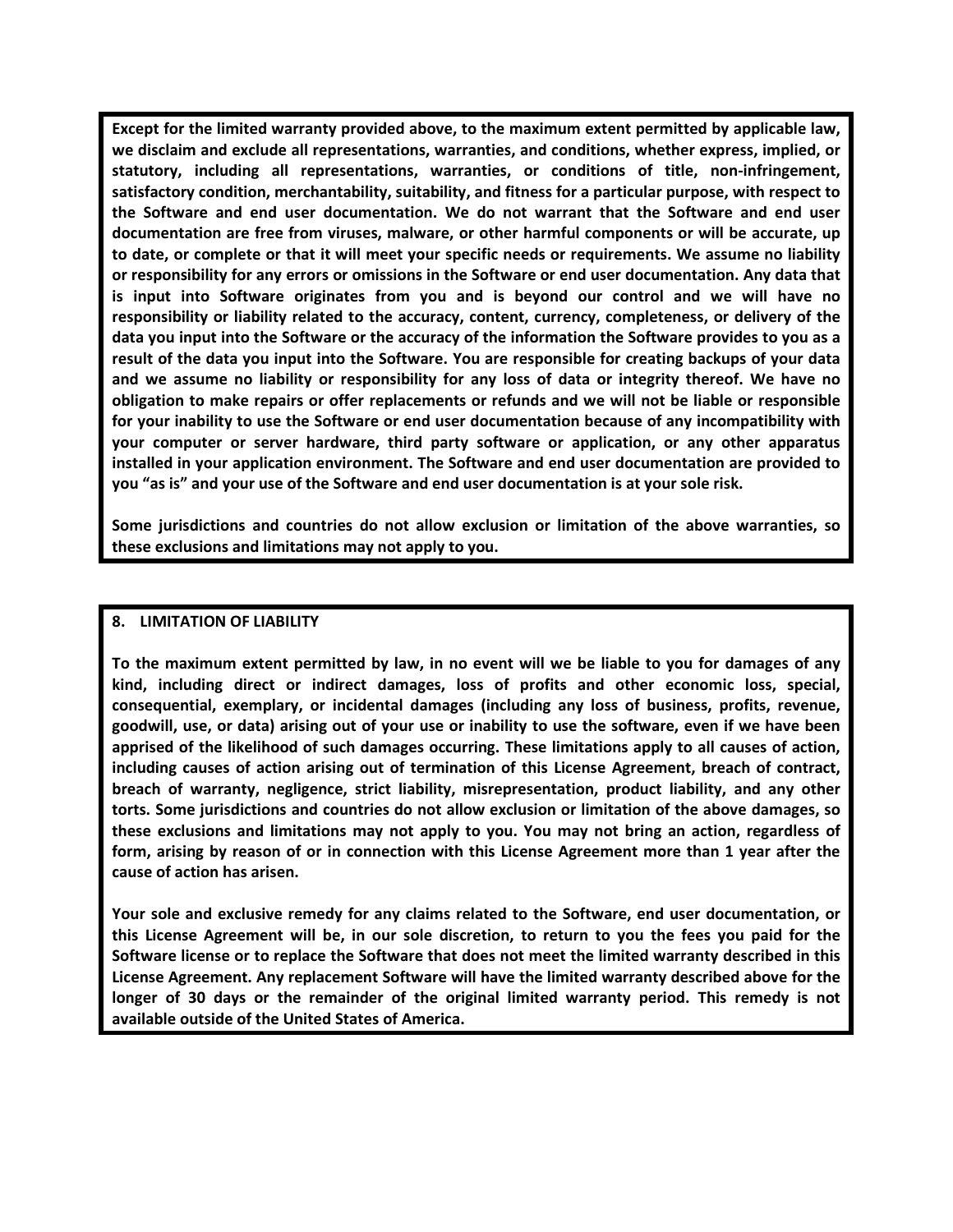# **9. INDEMNIFICATION**

You agree to hold harmless, indemnify, and at our request, defend us from and against any and all claims to the extent arising out of any action or proceeding brought by a third party against us related to:

- (a) Any of your acts and omissions which are a breach of any terms of this License Agreement;
- (b) Your use, misuse, or failure to use the Software;
- (c) Your willful misconduct and negligent acts and omissions.

# **10. TERM AND TERMINATION**

This License Agreement is effective upon your installation of the Software and will continue until terminated in accordance with this License Agreement. You may terminate this License Agreement at any time by discontinuing all use of the Software and end user documentation, returning to us or destroying all originals and copies of the Software and end user documentation, and uninstalling and removing all installations and copies of the Software and end user documentation from your computer. We may terminate this License Agreement in the event you breach any material term of this License Agreement and such breach continues for a period of thirty (30) days following our written notice to you of such breach. In the event your breach cannot be remedied, is the result of your willful, reckless, or grossly negligent act or omission, or is a breach of Section 3 or Section 4 of this License Agreement, we may terminate this License Agreement upon our written notice to you of such breach and you will not have a cure period to remedy the breach. Your rights to use the Software and end user documentation will terminate when this License Agreement is terminated.

# **11. CONFIDENTIALITY**

- **(a) Confidential Information Defined.** "**Confidential Information**" means:
	- (1) All nonpublic information concerning the disclosing party's business, technology, products, services, internal structure, and strategies, specifically including, without limitation, end user documentation, end-user materials, work product, intellectual property, proposals, designs, concepts, methodologies, inventions, source or object code, developments, research, programs, databases, referral sources, customers, prospective customers, inventions, developments, "know-how," procedures, financial information, or licensing policies;
	- (2) Any other information clearly labeled by the disclosing party in writing as "confidential" or "proprietary" prior to its disclosure; and
	- (3) All such information that, by its nature, a reasonable party would consider to be confidential or proprietary.
- **(b) Exclusions.** The following information will not be considered Confidential Information:
	- (1) Information which was in the public domain prior to its disclosure;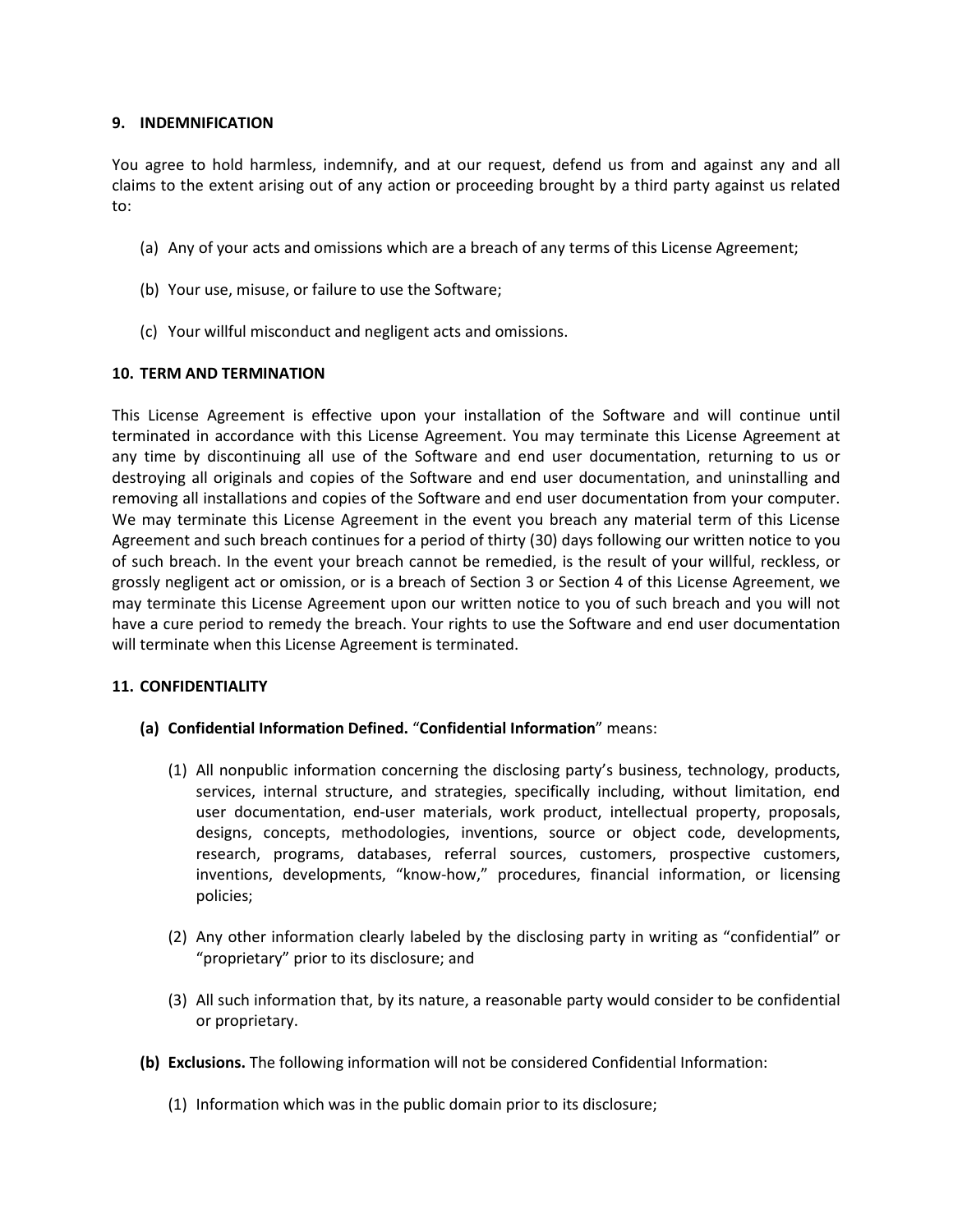- (2) Information which becomes part of the public domain by any means other than through violation of this Agreement;
- (3) Information independently developed by the receiving party without reference to the disclosing party's Confidential Information; or
- (4) Information received from a third party not under any obligations of confidentiality.
- **(c) Confidentiality and Non-Use.** The receiving party will use reasonable efforts to avoid unauthorized disclosure of the disclosing party's Confidential Information. The receiving party will protect the disclosing party's Confidential Information from unauthorized disclosure by taking at least those steps that the receiving party uses to protect its own Confidential Information, but in no event less than reasonable efforts. The receiving party will not use the disclosing party's Confidential Information except for purposes of fulfilling its obligations under this License Agreement. The receiving party may disclose the disclosing party's Confidential Information to its employees, agents, service providers, and other persons who need to know such Confidential Information in connection with this License Agreement. Before doing so, the receiving party will take reasonable steps to ensure that such persons will comply with the restrictions imposed on the receiving party by this License Agreement. The obligation to protect Confidential Information will continue as long as the receiving party possesses the disclosing party's Confidential Information.
- **(d) Permitted Disclosure.** The receiving party may disclose Confidential Information as required by law or in compliance with any court or administrative order; provided; that the receiving party gives the disclosing party reasonable notice as permitted by law that such Confidential Information is being sought by a third party in order to afford the disclosing party the opportunity to limit or prevent such disclosure.

#### **12. MISCELLANEOUS**

- **(a) Governing Law and Venue.** This License Agreement is construed in accordance with and enforced under the laws of the State of Missouri without regard to its rules of conflict or choice of law provisions that would require the application of the laws of any other jurisdiction. The Uniform Computer Information Transactions Act does not apply to our license of the Software to you. You agree that the sole and exclusive jurisdiction and venue for any disputes related to this License Agreement and the Software will be in any court of competent jurisdiction sitting in Jackson County, MO.
- **(b) Partial Invalidity.** If any provision of this License Agreement should for any reason be held invalid, unenforceable, or contrary to public policy, the remainder of the License Agreement will remain in full force and effect.
- **(c) No Exclusive Remedy.** No specific remedy set forth in this License Agreement precludes us from seeking any other remedy in this License Agreement or that is available at law or equity.
- **(d) Force Majeure.** We will not be in breach of this License Agreement because of causes beyond our reasonable control and without our fault or negligence. Those causes may include acts of